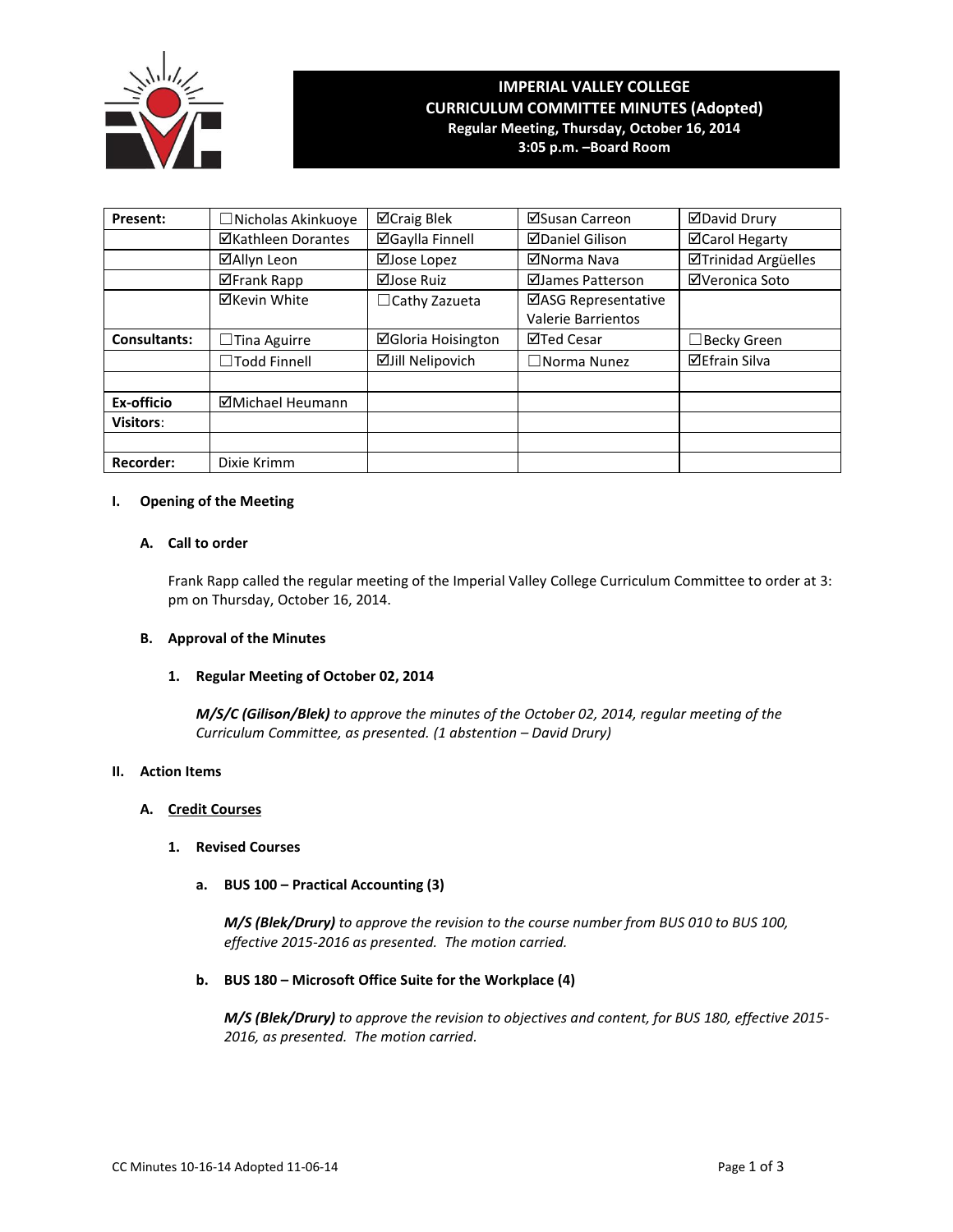- **c. ESL 014 – Speaking & Listening for ESL 4 (5)**
- **d. ESL 015 – Speaking & Listening for ESL 5 (5)**

*M/S (Patterson/Carreon) to approve the textbook revision for ESL 014 and ESL 015, effective 2015-2016, as presented. The motion carried.*

#### **2. New Courses**

#### **a. EDUC 200 – Introduction to Elementary Classroom Teaching (3)**

*M/S (Blek/Soto) to approve the addition of EDUC 200, to the credit curriculum, effective 2015- 2016, as presented. The motion carried.*

James Patterson – This course is needed to move forward with the development of the ADT. Veronica Soto recommended that we keep our local major until it is determined that SDSU will accept the new ADT. We can use the ADT to replace the General Liberal Studies Degree but we should retain our Liberal Studies SDSU degree option.

## **B. Distance Education Courses – Addendum Documentation**

## **a. BUS 152 – Basic Keyboarding (1)**

*M/S (Leon/Soto) to approve the Distance Education Addendum for BUS 152, effective 2015-2016, to provide greater access and allow the inclusion of all modalities of learning, as presented. The motion carried.*

## **b. EDUC 200 – Introduction to Elementary Classroom Teaching (3)**

*M/S (Patterson/Leon) to approve the Distance Education Addendum for EDUC 200, effective 2015-2016, to provide greater access and allow the inclusion of all modalities of learning, as presented. The motion carried.*

Gaylla verified that this course as part of an ADT would not initiate a substantive change since the local Liberal Studies degree is currently approved. The instruction office will submit the necessary documents to ACCJC to notify them of the revision to the approved degree.

- **c. ESL 014 – Speaking & Listening for ESL 4 (5)**
- **d. ESL 015 – Speaking & Listening for ESL 5 (5)**

*M/S (Leon/Blek) to approve the Distance Education Addendum for ESL 014 and ESL 015, effective 2015-2016, to provide greater access and allow the inclusion of all modalities of learning, as presented. The motion carried.*

Gaylla was able to preview the development of these hybrid courses and stated that the software was appropriate for the course to be offered via distance education. There would be no impact on the requirements of ACCJC for these courses as they are designated as stand-alone.

#### **III. Discussion Items**

#### **1. Liberal Studies/Elementary Teacher Education/EDUC courses – James Patterson**

James Patterson – for many years the Liberal Studies degree has been housed in Counseling. The development of the new EDUC course would be an opportunity to move the program to an instructional department. He asked the committee to make a recommendation to house this degree in Humanities or a department within Arts and Letters or make an alternative recommendation.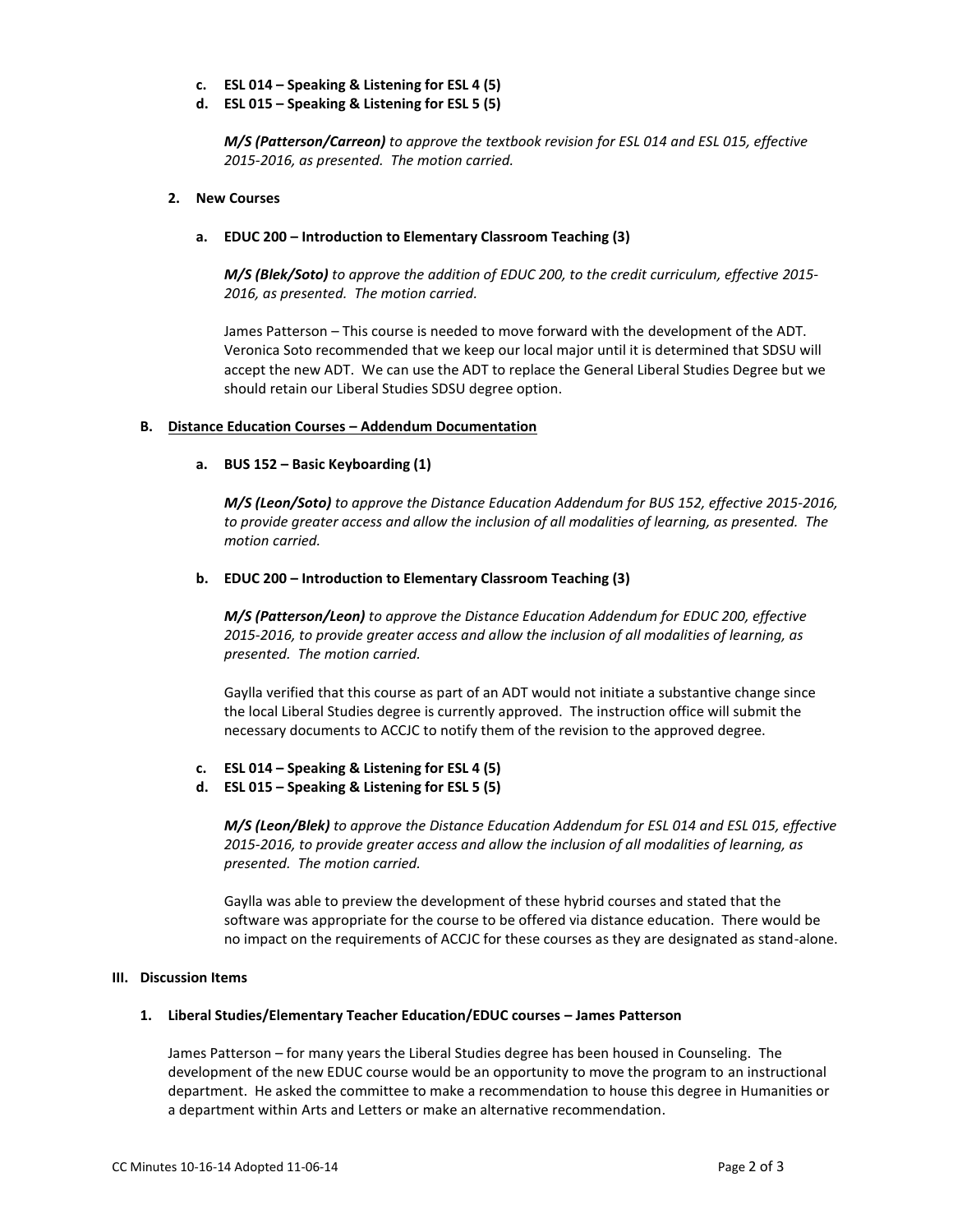James Patterson explained that the new ADT would require liaisons with K-12. The subject code EDUC should also be assigned to a department. He suggested listing this as an action item on the next agenda and he will facilitate the discussion within the interested departments and the determination will be made at the next meeting.

## **2. DE Position Paper – Online Addenda Contact Types – Gaylla Finnell**

As a distance education requirement we must have regular effective contact between instructor and students. The position paper outlines the regular and effective contact elements that are required. CurricUNET is lacking in including this information. There is a minimum recommendation from the DE committee. Has asked that the direction be given from the Curriculum Committee to begin updating the courses and that the courses be brought through the curriculum committee.

Frank Rapp reminded the committee that this also ties into the reason that updating courses is so important. Please remember to address the courses that are up for review. The deadline for catalog course and program revisions remains December 4, 2014.

#### **IV. Information Items**

## **1. CurricUNET META Update**

Dixie Krimm has been in contact with the Governet programmers working toward the implementation of the CurricUNET upgrade to the META platform. We have a tentative go live date of January 5, 2015. The committee will be updated with the progress of the conversion.

## **2. SLO Update – Jill Nelipovich**

Jill – Working with SPOL technical support to resolve access issues. Faculty have been signing up for trainings.

Reminder that SLOs are updated through CurricUNET.

## **V. Other Items**

Reminder - Frank, Dixie, and James will be attending the Curriculum Regional Meeting this Saturday, October 18, 2104. Michael Heumann will send out information regarding future curriculum related events.

#### **VI. Next Regular Meeting: NOVEMBER 6, 2014, 3:05pm in the Board Room**

#### **VII. The meeting adjourned at 3:40 p.m.**

In accordance with the Ralph M. Brown Act and SB 751, minutes of the IVC Curriculum Committee record the votes of all committee members as follows: (1) Members recorded as absent are presumed not to have voted; (2) the names of members voting in the minority or abstaining are recorded; (3) all other members are presumed to have voted in the majority.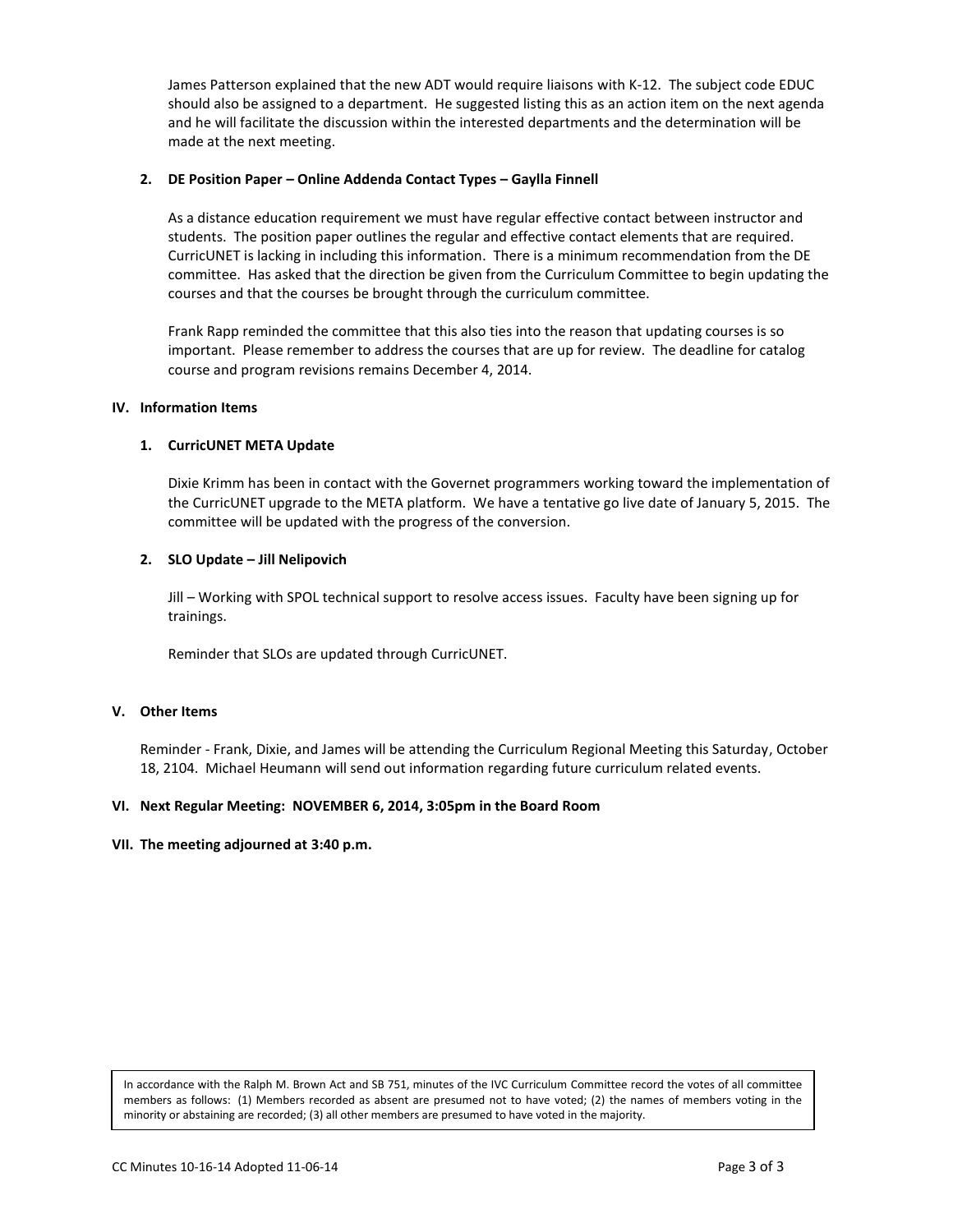Committee: DE Committee Committee Topic: Online Addenda Contact Types

# RECOMMENDATION: ONLINE ADDENDA CONTACT TYPES

## **Statement of Current Policy**

The IVC Regular and Effective Contact Policy requires that instructors teaching distance education courses use the following resources to maintain contact with students:

- a. Orientation material:
- b. Weekly announcements in the course management system;
- c. Threaded discussion boards within the course management system with appropriate instructor participation ("Questions for the Instructor" forums are good, but should be used in conjunction with other forums);
- d. Email contact within or outside Blackboard (response to student emails recommended within 24-48 hours); and
- e. Timely feedback for student work (recommended within 7-10 days).

In addition to items a through e above, it is recommended that distance education instructors use at least two or more of the following resources to maintain additional contact with students:

- f. Participation in online group collaboration projects
- g. Face-to-face informal meetings (e.g. review sessions)
- h. Face-to-face formal meetings (e.g. regular, scheduled class sessions)
- i. Regular podcasts
- j. Virtual Office hours via the chat function in the course management system or other synchronous systems such as CCC Confer.
- k. Other as appropriate

## DE Committee Involvement and Previous Actions

- 1. On April 9, 2014, the DE Committee approved the Regular and Effective Contact Policy for distance education courses and directed the DE Coordinator to assist the Curriculum Committee in reviewing and updating course online addenda to insure that the course contact types (modalities) were correctly listed and that the addenda include a description of how the modalities will facilitate regular and effective instructor/student contact.
- 2. The DE Committee reviewed online course addenda contact types during its meeting of October 8, 2014. It was noted that numerous online addenda did not demonstrate compliance with the IVC Regular and Effective Contact Policy. To insure compliance with state and federal regulations regarding Regular and Effective Contact for online courses, the DE Committee approved, at a minimum, that all online course addenda would list the following contact types in their online addenda in CurricUNET:
	- Orientation at start of course Once.  $\bullet$
	- Announcements/Bulletin Boards Weekly.  $\bullet$
	- Chat Rooms Weekly or as needed  $\bullet$
	- Discussion Boards Weekly or as needed  $\bullet$
	- Email Communications As needed  $\bullet$
	- Online Group Collaboration As needed  $\bullet$
	- Face-to-Face Meetings As needed  $\bullet$
	- Podcasts As needed  $\bullet$
	- Virtual Office Hours Weekly  $\bullet$
	- Other As needed to meet course objectives  $\bullet$